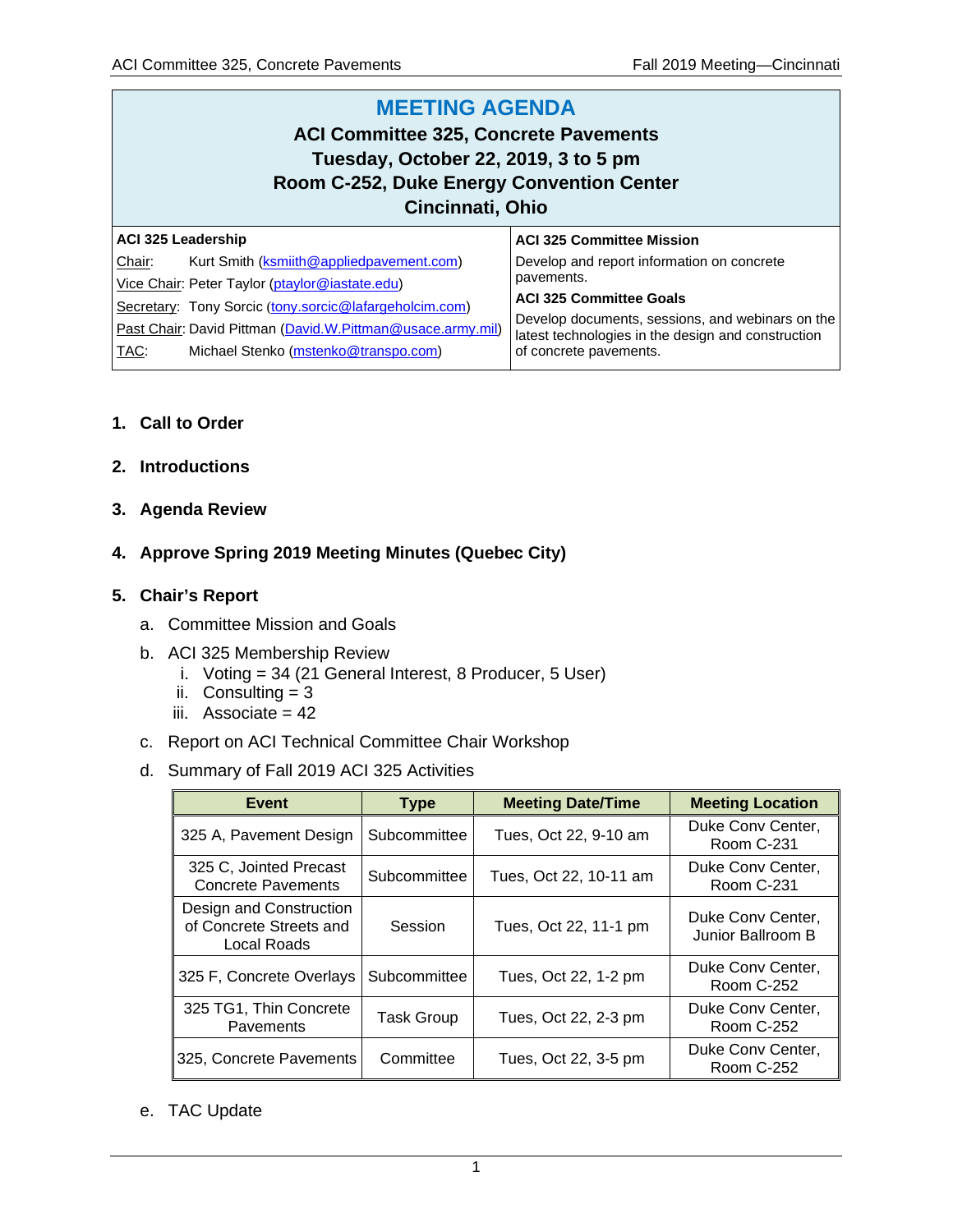# **6. Subcommittee/Task Force/Task Group Reports**

- a. 325-A, Design and Construction of PCC Pavements (Killingsworth)
- b. 325-C, Jointed Precast Concrete Pavements (Tayabji)
- c. 325-F, Concrete Pavement Overlays (Taylor)
- d. Task Force on Continuously Reinforced Concrete Pavements (Smith)
- e. Task Group on Thin Concrete Pavements (Van Dam)

# **7. Technical Sessions**

- a. Fall 2019 Meeting, Oct 20-24 in Cincinnati, Ohio
	- i. Design and Construction of Local Roads and Streets (Killingsworth)
- b. Spring 2020 Meeting, Mar 29-Apr 2 in Rosemont, Illinois
	- i. CRCP Design, Construction, and Performance (Smith/Gancarz)
	- ii. Final request submitted 6/1/19; revised final submission due 10/25/19
- c. Fall 2020 Meeting, Oct 25-29 in Raleigh, North Carolina
	- i. Concrete Overlays (Taylor)
	- ii. Preliminary request due 10/25/19
- d. Spring 2021 Meeting, Mar 28-Apr 1 in Baltimore, Maryland
	- i. Two-Part Special Session to Honor Dr. Shiraz Tayabji (Smith/Van Dam)
	- ii. Preliminary request submitted 4/3/19; preliminary approval 5/8/19; final due 4/2/20
- e. Fall 2021 Meeting, Oct 17-21, Atlanta, Georgia
	- i. Topic? Champion?

Helpful Link to Request Preliminary and Final Sessions (will require log-in):

[https://www.concrete.org/events/conventions/future-conventions/request-a](https://www.concrete.org/events/conventions/future-conventions/request-a-session.aspx)[session.aspx](https://www.concrete.org/events/conventions/future-conventions/request-a-session.aspx)

### **8. Mini Sessions**

- a. Future Scheduling? Every other meeting?
- b. Future Topics? Focus on hot topics/issues in concrete pavements (e.g., performance engineered mixes, P-501 specification, nondestructive testing, fiber reinforcement, forensic analyses, etc.)

# **9. Liaison Reports**

|                                                                                            | h. CPTech Center               |
|--------------------------------------------------------------------------------------------|--------------------------------|
| $\mathbf{L}$                                                                               | <b>ACPA</b>                    |
|                                                                                            | <b>NRMCA</b>                   |
|                                                                                            | k. PCA                         |
|                                                                                            | <b>ISCP</b>                    |
|                                                                                            | m. Other Groups/Organizations? |
|                                                                                            |                                |
| a. ACI 327 (RCC)<br>b. ACI 330 (Parking Lots)<br>c. ACI 522 (Pervious Concrete)<br>d. FHWA |                                |